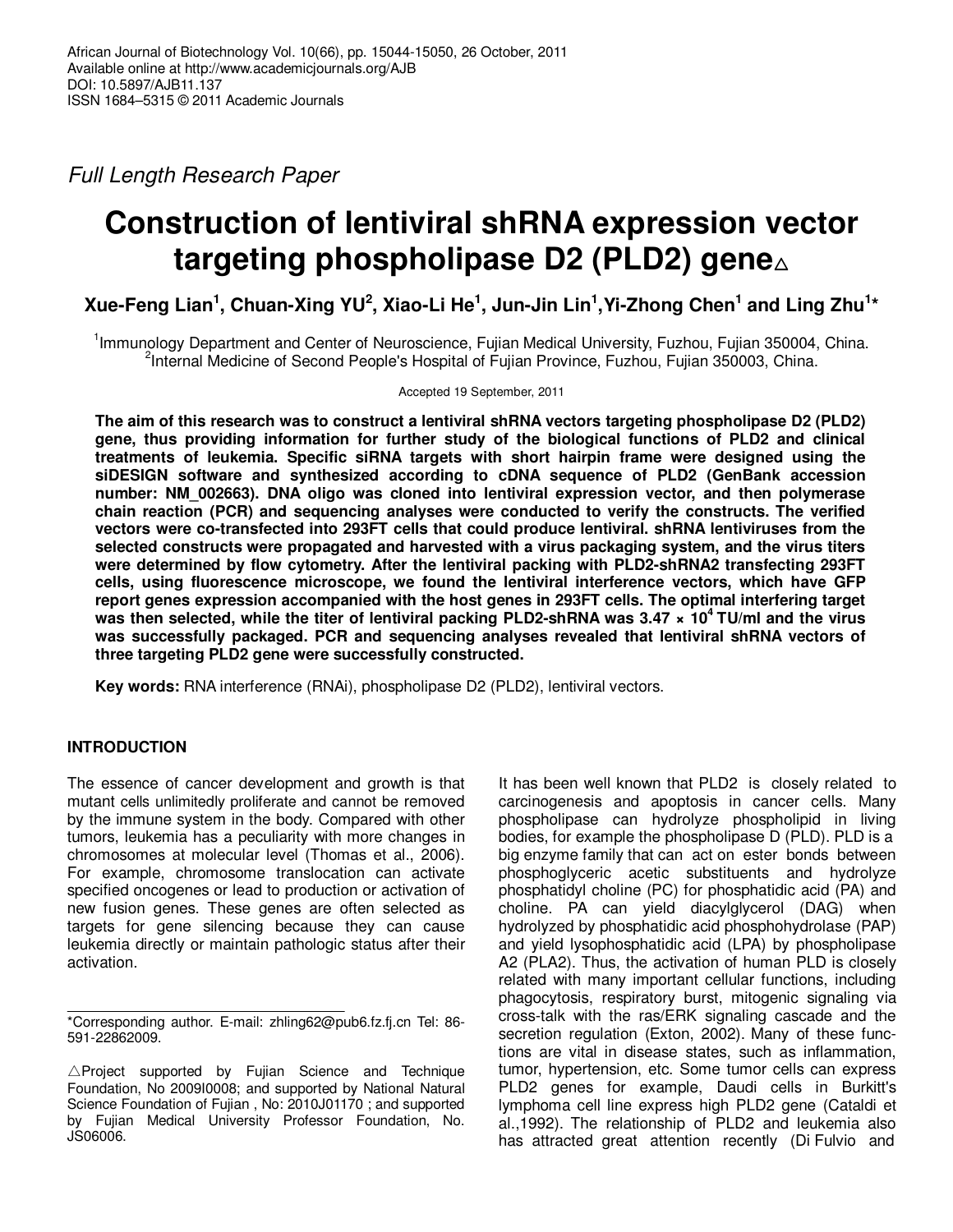**Table 1.** Design of shRNA targeting PLD2 gene.

| <b>Primer Name</b>    | <b>Sequence</b>                                                       |
|-----------------------|-----------------------------------------------------------------------|
| NM 002663 2066 top    |                                                                       |
| NM 002663 2066 bottom | 5'-CCTGTCAGGATTCTGCACAATCTGTCAGTCAGTGGCCAAAACAGATTGTGGACAGAATCCTGAC-3 |
| NM 002663 2383 top    |                                                                       |
| NM 002663 2383 bottom | 5'-CCTGTGCAGAACCAAATGACTGTGTCAGTCAGTGGCCAAAACACAGTCATCATTGGTTCTGCAC-3 |
| NM 002663 2600 top    |                                                                       |
| NM 002663 2600 bottom | 5'-CCTGACTGGAAGAAGATCACAGAGTCAGTCAGTGGCCAAAACTCTGTGATGACTTCTTCCAGTC-3 |

**Table 2.** Constructed reaction system.

| Reagent                             | $DSPLD2-shRNA$ (µI) | Positive control (µl) | Negative control $(\mu I)$ |
|-------------------------------------|---------------------|-----------------------|----------------------------|
| 5xligase buffer                     | 4                   |                       |                            |
| pcDNA™6.2-GW/EmGFP-miR (5 ng µl)    |                     |                       |                            |
| DSPLD <sub>2</sub> -shRNA (10 nM)   | 4                   |                       |                            |
| DSmiR-LacZ positive control (10 nM) |                     |                       |                            |
| <b>DEPC</b> water                   | 9                   | 9                     | 13                         |
| T4 DNA ligase $(1 U/\mu l)$         |                     |                       |                            |
| Total volume                        | 20                  | 20                    | 20                         |

Gomez-Cambronero, 2005).

The most effective way to investigate the relationship between the PLD2 genes expression and leukemia, is knocking out PLD2 gene of leukemia cells, and then determining the related effect on apoptosis (Thomas et al., 2006). In our laboratory, a site-specific mutant of human phospholipase D2 named recombinant human phospholipase D2 (rhPLD2) was constructed (Ling et al., 2003). We found that rhPLD2 exhibited a higher basal activity compared to PLD2. Our previous work showed that 24 h after combination treatment with various concentrations of rhPLD2 (10, 20 and 40 µg/ml) and 10 µg/ml of camptothecin, there was a significant interactive relationship between rhPLD2 and camptothecin (P<0.01), indicating that both rhPLD2 was able to enhance camptothecin-induced apoptosis (Ling et al., 2008). Therefore, we silenced the expression of  $PLD<sub>2</sub>$  genes by RNAi in this study. We also designed the corresponding small interfering RNA (siRNA) oligonucleotide template according to cDNA sequence of PLD2 (GenBank accession no: NM\_002663) and with the template, we synthesized oligonucleotide fragments in vitro. Finally, we constructed the expression vectors pcDNATM6.2- GW/EmGFP-PLD2-miR and lentiviral interference vectors pLenti6/V5-GW/EmGFP-PLD2-miR. This data thus provides new information for investigation of the biological functions of PLD2 and clinical treatments of leukemia.

## **MATERIALS AND METHODS**

#### **Reagents and cells**

293FT cells, Lipofectamine<sup>™</sup> 2000, Trizol, Midiprep Plasmid HIPure

Kit 25 reaction, Library Efficiency DB3.1 Competent Cells, WesternBreeze Chemiluminescent Western Blot Immunodetection Kit, and BLOCK-iT™ Lentiviral Pol II miR RNAi Expression System were purchased from Invitrogen Ltd (U.S.A). AccessQuick<sup>TM</sup> RT-PCR System was from Promega Corporation (U.S.A), bovine serum albumin was from Bovogen Biologicals Pty Ltd. Australia, while PLD<sub>2</sub> monoclonal antibody was purchased from Abnova Company (Taiwan).

#### **Designed and synthesized PLD2 targeted shRNA**

According to cDNA sequence of PLD2 (GenBank accession number: NM\_002663), we designed shRNA to direct at PLD2 by using RNAi Designer (Invitrogen, U.S.A.). The shRNA of PLD2 was abbreviated PLD2-shRNA. Oligonucleotide sequence was synthesized by Shanghai Yingjun Biotechnology Company, China. The sequence of PLD2-shRNA is shown in Table 1.

#### **Construction of pcDNATM6.2-GW/EmGFP- PLD2-miR expression vectors**

#### **The construction of double strands PLD2-shRNA and expression vectors pcDNA™6.2-GW/EmGFP-miR**

The pcDNA™6.2-GW/EmGFP-miR expression vectors kit (K493800) was purchased from Invitrogen company (U.S.A.). Following the test kit instructions, we mixed the reaction system thoroughly (Table 2). The mixture was then incubated at ambient temperature for 1 h, after which 2  $\mu$ l of it was taken for the next transformation experiment, and the remains were stored at -20°C.

#### **The ligation products were transformed into One Shot® TOP10 Escherichia coli and verification was done by sequencing**

One Shot® TOP10 E. coli was thawed on ice, and then  $2 \mu$  of the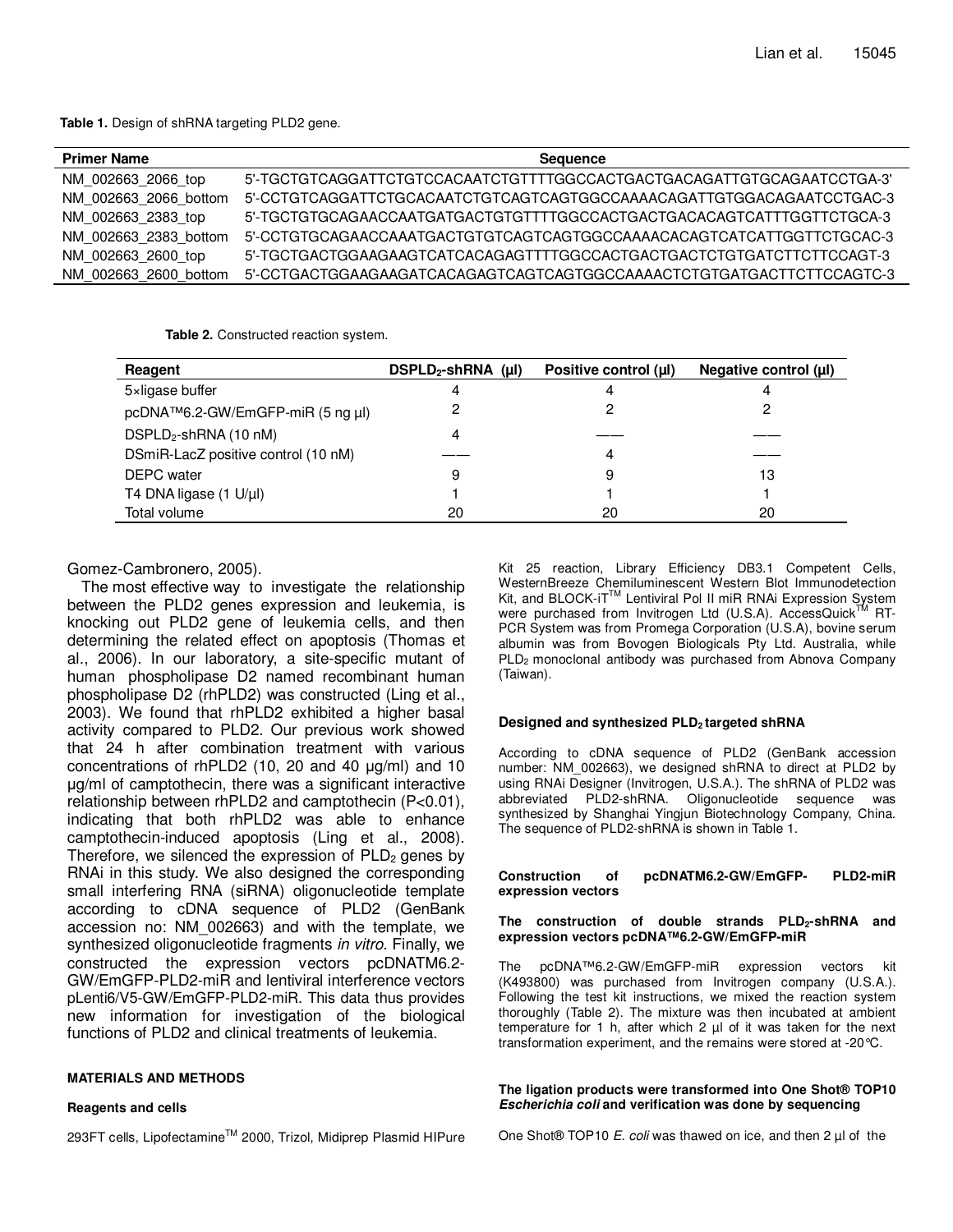connected products was added to it, while 1 µl of pUC19 plasmids was added to another tube with the same E. coli for a positive control. These were incubated for 20 min on the ice, heat-shock for 30 s and then incubated on ice again for 5 min. 250 µl of S.O.C medium was later added and shook for 1 h at 250 rmp, 37°C, then 25, 50 and 75 µl positive control solution respectively were spread on the LB/Spectinomycin solid plates overnight at 37°C. Monoclonal colonies were picked into 5 ml LB/Spectinomycin fluid medium at 37°C, for 20 h. Finally, positive clones that were successfully connected were subjected to sequencing analysis (Shanghai Yingjun Biotechnology Co.,China) (Figure 2).

#### **Construction of entry vectors**

PcDNATM6.2-GW/EmGFP-PLD2 miR expression plasmids were extracted using small plasmid extractive kit (Takara, Japan). The absorbance and concentrations of the plasmids in λ230, λ260 and λ280 was measured using ND1000 ultraviolet-visible light detector.

The concentration of the plasmids was 128.4 ng/µl. The plasmids were used for the BP reaction, and the remains were stored at - 20°C.

2 µl of the BP reaction clonal enzyme was added into the reaction system as shown in Table 3 at 25°C for 3 h in water bath box, then 1 µl protein kinase K was added to the system at 37 °C for 10 min in water bath box. Some of these were used for the transformation experiment, while the remains were kept at -20°C.

BP reaction products were transformed into One Shot® TOP10 E. coli and confirmed by sequencing. The operations were the same as the positive clones that were successfully connected and subjected to sequencing analysis (Shanghai Yingjun Biotechnology Company, China) (Figure 3).

#### **Construction of pLenti6/V5-GW/EmGFP-PLD2-miR lentiviral interference vectors**

First, the plasmids were extracted, and then the bacterial liquid with the right sequencing was inoculated into 10 ml LB liquid medium with Kan cells added. The solution was left on a shaker overnight at 250 rpm, centrifuged (12000 g) at 4 °C for 5 min after which the supernatant was removed and the precipitate of bacterium collected. The concentration of the extracted plasmids was 104.2  $ng/µl.$ 

2 µl of the LR reaction clonal enzyme was added to the reaction system as shown in Table 4, at 25°C for 3 h in water bath box. Then, 1  $\mu$  protein kinase K was added to the reaction at 37 $\degree$ C for 10 min in water bath box. LR reaction products were transformed into One Shot® Stbl3™ E. coli and confirmed by sequencing. The operations were the same as the positive clones that were successfully connected and subjected to sequencing analysis (Shanghai Yingjun Biotechnology Co., China) ( Figure 4). The LR reaction plasmids sequenced correctly were lentiviral interference vectors: pLenti6/V5-GW/EmGFP- PLD2-miR.

#### **Lentiviral packaging and titer testing**

We used four plasmid package systems; the working plasmids were lentiviral interference vectors pLenti6/V5-GW/EmGFP-PLD2-miR (pLenti6/V5-GW /EmGFP-miR-PLD2) and package plasmids were PLP /VSVG. The extraction of working plasmids was pLenti6/V5- GW/EmGFP-miR-PLD2. The bacterial liquid that its sequencing was right was inoculated into 10 ml LB liquid medium and Kan was added. The solution was left on a shaker overnight at 250 rpm and then centrifuged (12, 000 g) at 4 °C for 5 min and the supernatant was removed while the precipitate of bacterium was collected. The concentration of the extracted plasmids was 173.1 ng/µl. 293FT cells in logarithmic phase were seeded into a 25 ml dish. Once cell

fusion reached 70%, recombinant lentiviral frame plasmid and packaging helper plasmid were co-transfected into 293FT cells (virus packaging cells) with the aid of calcium phosphate and the concentration of 293FT cells to  $1.2 \times 10^6$  /MI was adjusted accordingly.

The packed virus is described thus: the preparation of solution A: 9 µg of the packed virus mixture (ViraPower Packaging Mi) and 3 µg pLenti6/V5-GW/EmGFP-miR-PLD2 were dissolved in 1.5 ml Opti-MEM non blood serum medium and were thoroughly mixed with caution. The preparation of solution B: 36 µg lipofectamine 2000 was dissolved in 1.5 ml Opti-MEM non blood serum medium, mixed uniformly and incubated at room temperature for 5 min. Solutions A and B were mixed and incubated at room temperature for 20 min to ensure the DNA- lipofectamine 2000 complex form completely. The 293FT cells were digested by pancreatin and counted when the lipofectamine 2000 complex was formed and the cells were suspended in Opti-MEM culture fluid with 10% fetal calf serum (FBS) with the concentration adjusted to 1.2  $\times$  10<sup>6</sup>/ml. 5 ml Opti-MEM medium with 10% fetal bovine serum (FBS) was added into 10 cm aseptic culture plate, then the complex of solution A and solution B (DNA- lipofectamine 2000 complex) and 5 ml 293FT cells after been suspended were added. The mixture was mixed uniformly and cultured at 37 $\degree$ C in the atmosphere with 5% CO<sub>2</sub> in RPMI-1640 complete medium for 48 h. The supernatant of 293FT cell culture was collected and centrifuged (4000 g) at 4  $\degree$ C for 10 min to remove cell debris after 72 h transfection. Plasmids were transformed into 293FT cells in a definite percentage and the viral titer was calculated by the determination of GFP fluorescence on a lentiviral vector 48 h after transfection (Figures 5 and 6).

# **RESULTS**

# **Gel electrophoresis of PLD2-shRNA**

A clear double strands shRNA strip is shown in Figure 1, which was 64 bp and was annealed successfully. The weaker strip above it was annealed unsuccessfully.

# **The sequence alignment result of PLD2-shRNA**

Figure 2 shows the alignment result of  $pcDNA^{TM}6.2 GW/EmGFP-PLD<sub>2</sub>$  miR expression vector and  $PLD<sub>2</sub>$ shRNA after annealing by BLAST, indicating that the sequence of expression vector was consistent with  $PLD_{2}$ shRNA completely, and the recombinant plasmid was constructed successfully for amplification by  $E$  coli. The plasmid amplified by E. coli after ligation reaction not only showed  $PLD<sub>2</sub>$ -shRNA but also attB site, suggesting it can ligate attP site with entry vetcor for recombination reaction ( BP reaction).

Figure 3 shows the alignment result of entry vector and  $PLD<sub>2</sub>$ -shRNA after BP reaction by BLAST, suggesting that the sequence of entry vector was consistent with  $PLD<sub>2</sub>$ shRNA completely.  $PLD_2$ -shRNA has been cloned in entry vector correctly and completely, and the product of BP reaction could be amplified by E. coli.

In the BP reaction, attB site in expression vector and attP site in intermediate vetcor can recombinate a new site called attL, which is in entry vector. The entry vector with attL site can recombinate the target vector with attR site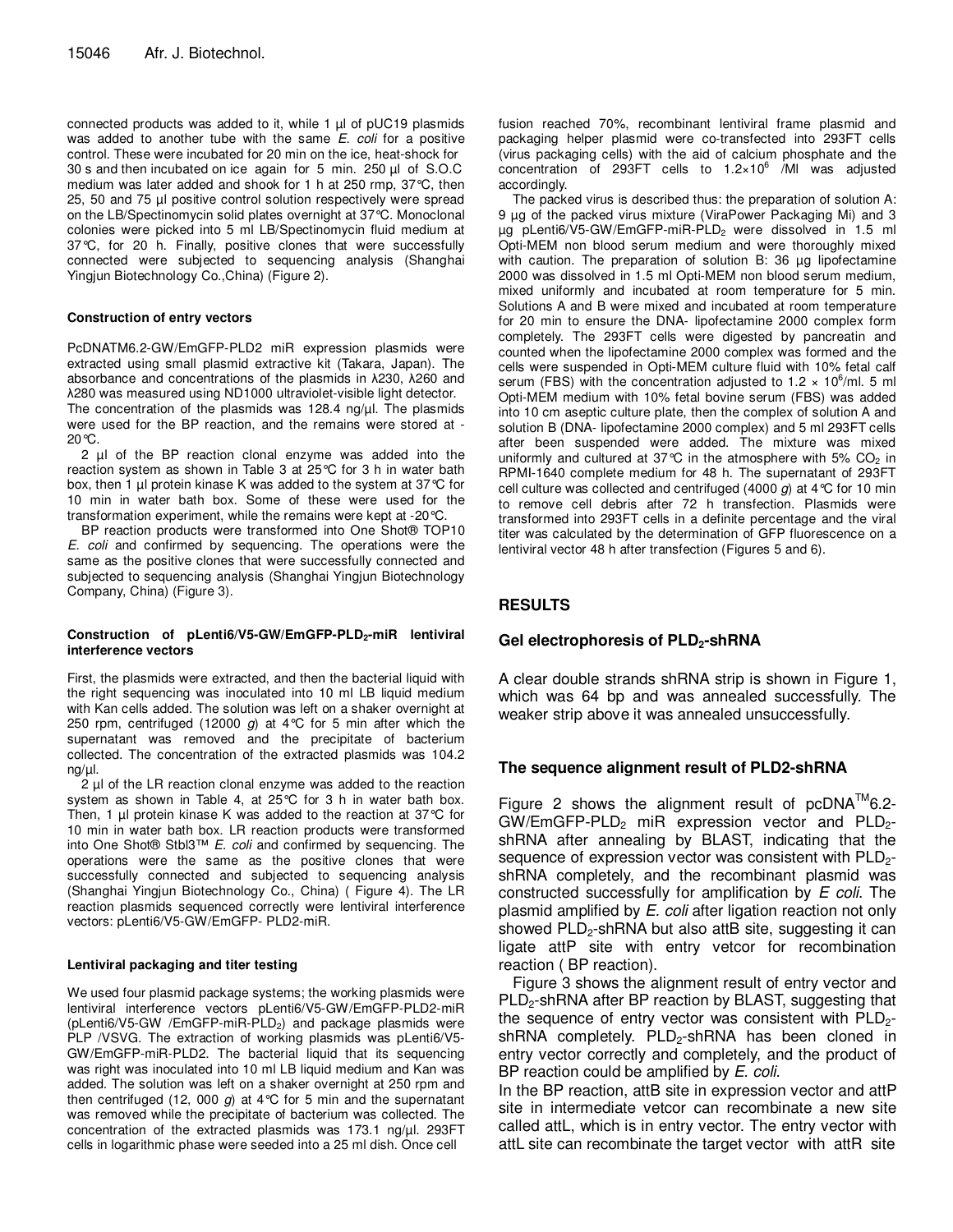

**Figure 1.** The three PLD2-shRNA electropherogram after annealing. 1, PLD2-shRNA1 electrophoresis strip after annealing; 2, PLD2-shRNA2 electrophoresis strip after annealing; 3, PLD2-shRNA3 electrophoresis strip after annealing; M, DNA marker.

**Table 3.** PCR reaction.

| Reagent                     | Sample tube (µl) | Positive control (µl) | Negative control (µl) |
|-----------------------------|------------------|-----------------------|-----------------------|
| Expression plasmids vectors |                  |                       |                       |
| pDONR™221 vectors           |                  |                       |                       |
| pEXP7-tet positive control  |                  |                       |                       |
| TE buffer                   |                  |                       |                       |
| Total volume                |                  |                       |                       |

```
Score = 123 bits (64), Expect = 1e-24
Identities = 64/64 (100%), Gaps = 0/64 (0%)
Strand =Plus/Plus
Query 68
     127
      Sbjot
   \mathbf{1}60
   128
     TGCA 131
Query
      1111TGCA 64
Sbjet
   61
```


specifically; LR reaction. In this step, PLD<sub>2</sub>-shRNA was cloned in entry vector correctly and completely, and the entry vector obtained attL site. Thus, this step of experiment was successful.

Figure 4 shows the alignment result of lentiviral pLenti6/V5-GW/EmGFP-PLD2-miR vector and PLD2 shRNA vector after LR reaction by BLAST. This sequence of lentiviral pLenti6/V5-GW/EmGFP-PLD<sub>2</sub>-miR vector was consistent with  $PLD<sub>2</sub>$ -shRNA completely.  $PLD<sub>2</sub>$ -shRNA was cloned in lentiviral vector correctly and completely, and the product of LR reaction can be amplified by E. coli.

## **PLD2-shRNA2 vector transfected into 293FT cells**

Figure 5 shows the lentiviral packing with PLD2-shRNA2 transfected 293FT cells. Using fluorescence microscope,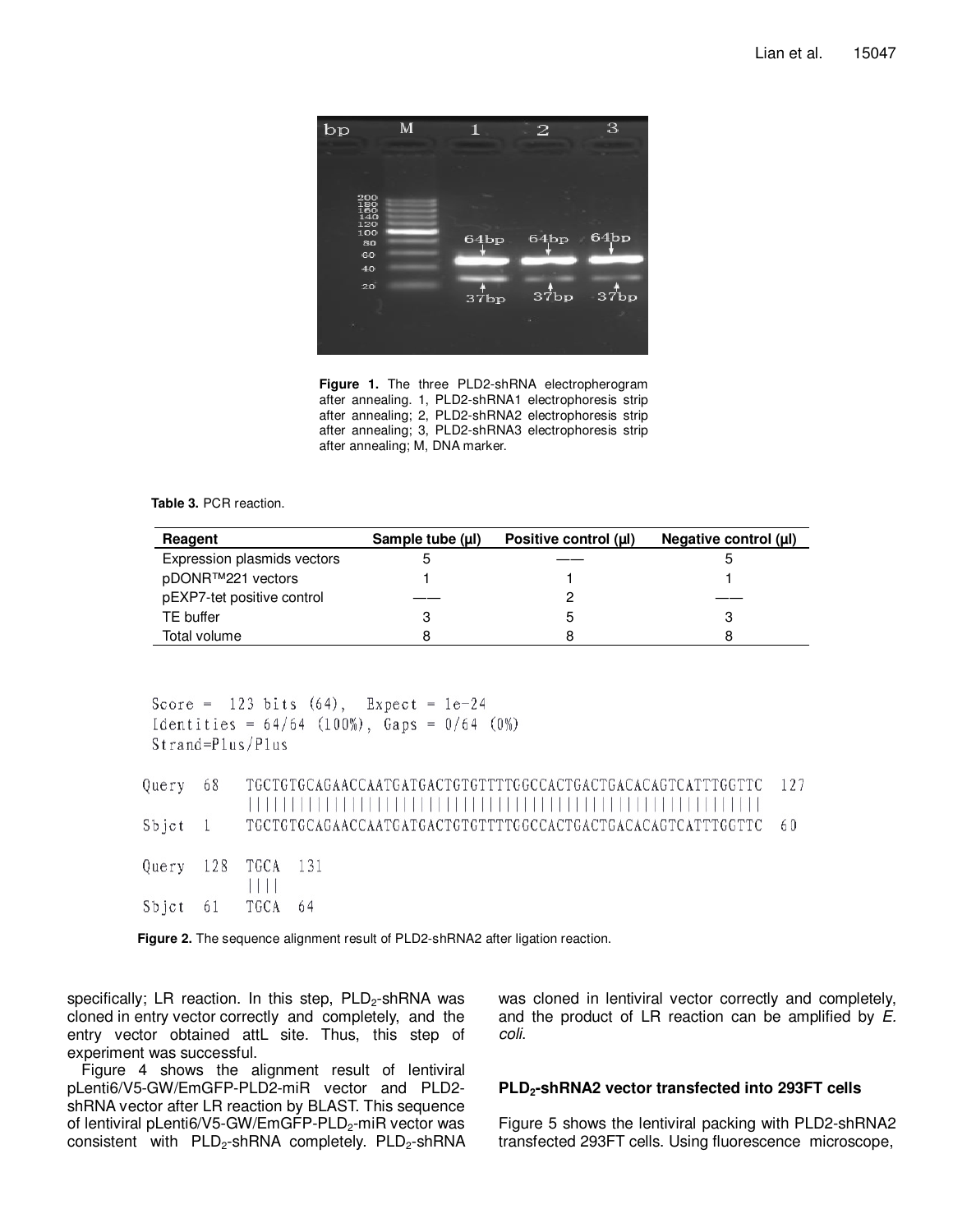```
Score = 123 \text{ bits } (64), Expect = 1e-24Identities = 64/64 (100%), Gaps = 0/64 (0%)
Strand=Plus/Plus
Sbjct 1Query 967
    TGCA 970
     \mathbf{H}TGCA 64
Sbjct 61
```
**Figure 3.** The sequence alignment result of PLD2-shRNA2 after BP reaction.

| Strand=Plus/Minus |                   | Score = $123 \text{ bits } (64)$ , Expect = $5e-26$<br>Identities = $64/64$ (100%), $Gaps = 0/64$ (0%) |  |  |  |  |  |                                 |       |
|-------------------|-------------------|--------------------------------------------------------------------------------------------------------|--|--|--|--|--|---------------------------------|-------|
| Query 1           |                   |                                                                                                        |  |  |  |  |  |                                 | 60    |
| Sbict 200         |                   |                                                                                                        |  |  |  |  |  |                                 | - 141 |
| Query 61          | TGCA 64<br>$\Box$ |                                                                                                        |  |  |  |  |  |                                 |       |
| Sbjct 140         | TGCA              | -137                                                                                                   |  |  |  |  |  |                                 |       |
|                   |                   |                                                                                                        |  |  |  |  |  |                                 |       |
| CPU time:         |                   | $0.03$ user secs.                                                                                      |  |  |  |  |  | 0.01 sys. secs 0.04 total secs. |       |

**Figure 4.** The sequence alignment result of PLD2-shRNA2 after LR reaction.



**Figure 5.** The lentiviral packing with PLD2-shRNA2 transfected 293FT cells.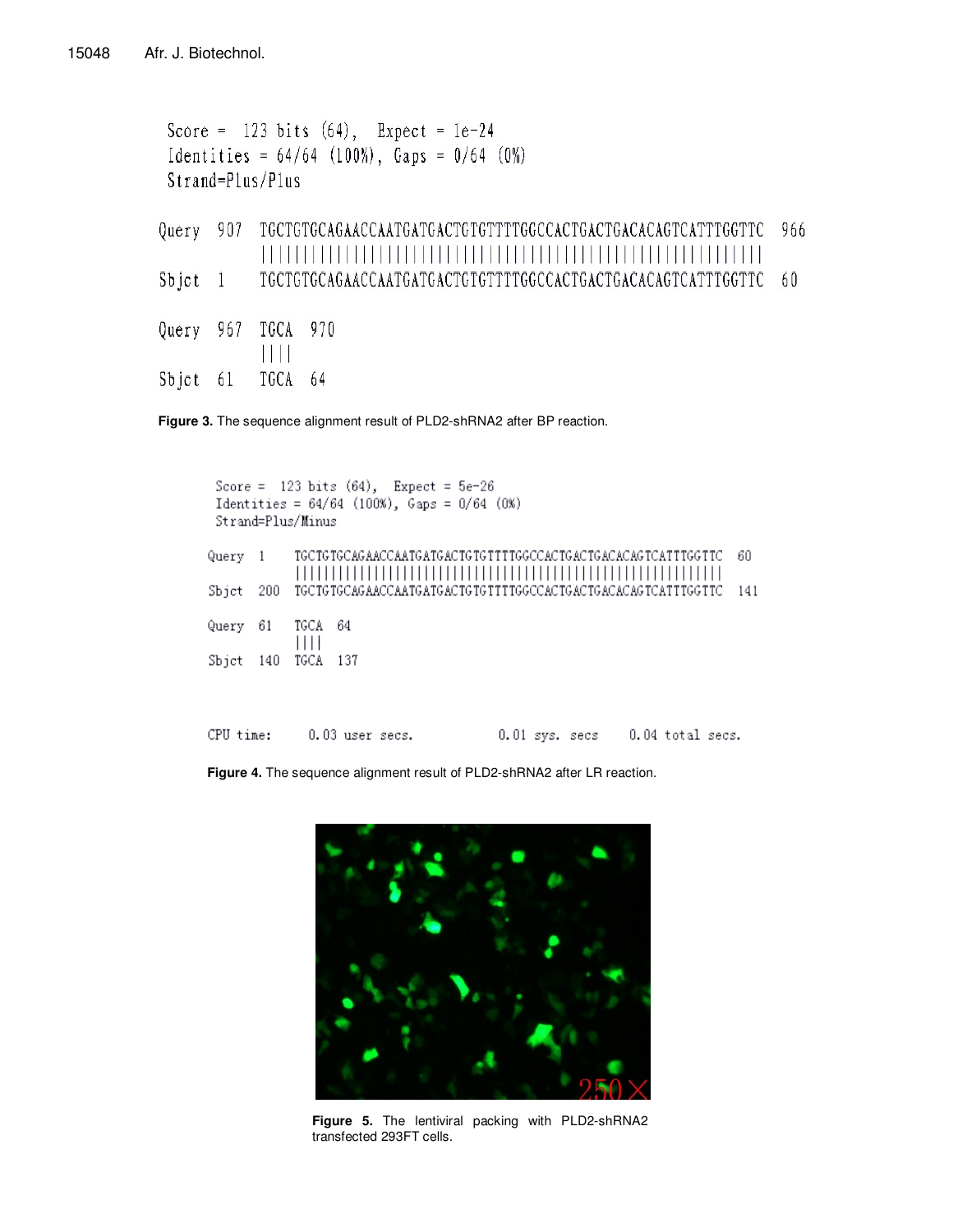



Figure 6. The result of flow cytometry detecting GFP (+) 293FT cells. The Gated 1, 2, 3, and 4, respectively, represented the results of 293FT cells transfected by negative control and the lentiviral PLD<sub>2</sub>-shRNA1/PLD<sub>2</sub>-shRNA2/PLD<sub>2</sub>-shRNA3 vectors.

we found the lentiviral vectors, which have GFP report genes expression accompanied with the host genes in 293FT cells at 487 nm.

After the lentiviral was transfected into 293FT cells, the expression of GFP protein was observed under a fluorescence microscope and the percentage of GFP $(+)$ 293FT cells was counted using flow cytometry (Figure 6).

The total number of 293FT cells transfected was 2  $\times$  $10<sup>5</sup>$ , the volume of virus was 1 ml, and the virus was not diluted. The titer of lentiviral packing  $PLD<sub>2</sub>$ -shRNA was  $3.47 \times 10^{4}$  TU/ml.

## **DISCUSSION**

In this study, we designed three  $PLD<sub>2</sub>$ -shRNAs plasmids targeting human  $PLD<sub>2</sub>$  gene using BLOCK-iT Lentiviral PolII miR RNAi expression system. The lentiviral were packed and transfected the cells.

There is a number of confirmed silence of  $PLD<sub>2</sub>$ expression by RNAi. Padrón et al. (2006) transfected the siRNA into Hela cells and down-regulated the  $PLD<sub>2</sub>$ expression by the use of Oligofectamine reagent. Lee et al. (2006) and Du et al. (2004) transfected the siRNA into mast cells by electroporation and silenced the  $PLD<sub>2</sub>$ expression successfully. The lentiviral vector we chose was one of the most widely used siRNA delivery systems. In comparison with others, it shows some advantages such as: transfecting cells not only in mitotic active phase but also in mitotic delay or terminal differentiation in hematopoietic stem cells (Seggewiss and Dunbar, 2005), neurons (Hioki et al., 2007), parenchymal liver cells (Kang et al., 2005) etc; secondly, the target gene carried by lentiviral and integrated into host genome shows strong resistance to transcription silence and could be expressed in host cells chronically and steadily; thirdly, the lentiviral vector was compatible with many transcription promoters, including cell specific promoters and the housekeeping gene promoters widely used in genome. In addition, the lentiviral vector was rebuilt to accommodate about 10 kb exogenous genes thus, most of cDNA can be cloned into it. The major deficiency of the lentiviral vector however is the concern of biological safety (He and Falo, 2007).

The CMV promoter in pcDNATM6.2-GW/EmGFPmiRNA can start expression in a highly efficient and persistent manner, and can be activated in most of the mammalian cells. The pcDNATM6.2-GW/EmGFP-miRNA plasmid also has the double resistance to spectinomycin and blasticidin that can be used in the screening of eucaryotic or prokaryotic cells. The EmGFP green fluorescent protein expression gene in it can be used in